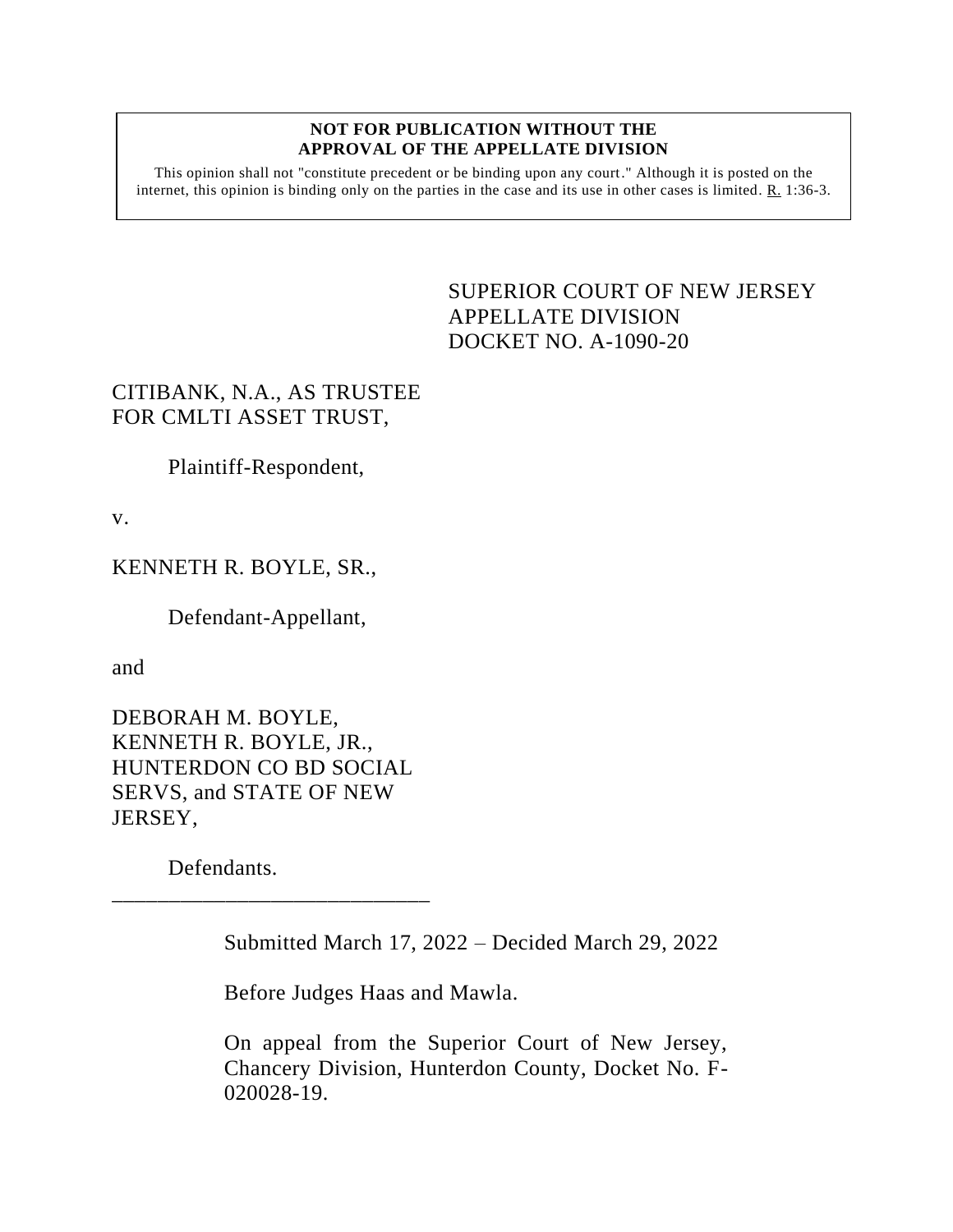Kenneth Boyle, Sr., appellant pro se.

Friedman Vartolo, LLP, attorneys for respondent (Michael Eskenazi, on the brief).

## PER CURIAM

In this residential mortgage foreclosure action, defendant Kenneth R. Boyle, Sr. appeals from the Chancery Division's October 30, 2020 order denying his motion to vacate the court's August 20, 2020 final judgment of foreclosure. We affirm.

On June 4, 2003, defendant executed a \$142,935.15 note and mortgage to the original lender. Through a series of assignments, the mortgage was assigned to plaintiff Citibank, N.A., as trustee for CMLTI Asset Trust.

On September 9, 2018, defendant defaulted on the loan. Plaintiff filed a foreclosure complaint on December 9, 2019. Three days later, plaintiff personally served the summons and complaint upon defendant's wife at defendant's home and submitted an affidavit of service documenting its compliance with  $Rule 4:4-4(a)(1).<sup>1</sup>$  Defendant did not file a timely answer.</u>

Rule  $4:4-4(a)(1)$  permits service to be made "by leaving a copy" of the summons and complaint "at the individual's dwelling place or usual place of abode with a competent member of the household of the age of [fourteen] or over then residing therein . . . ."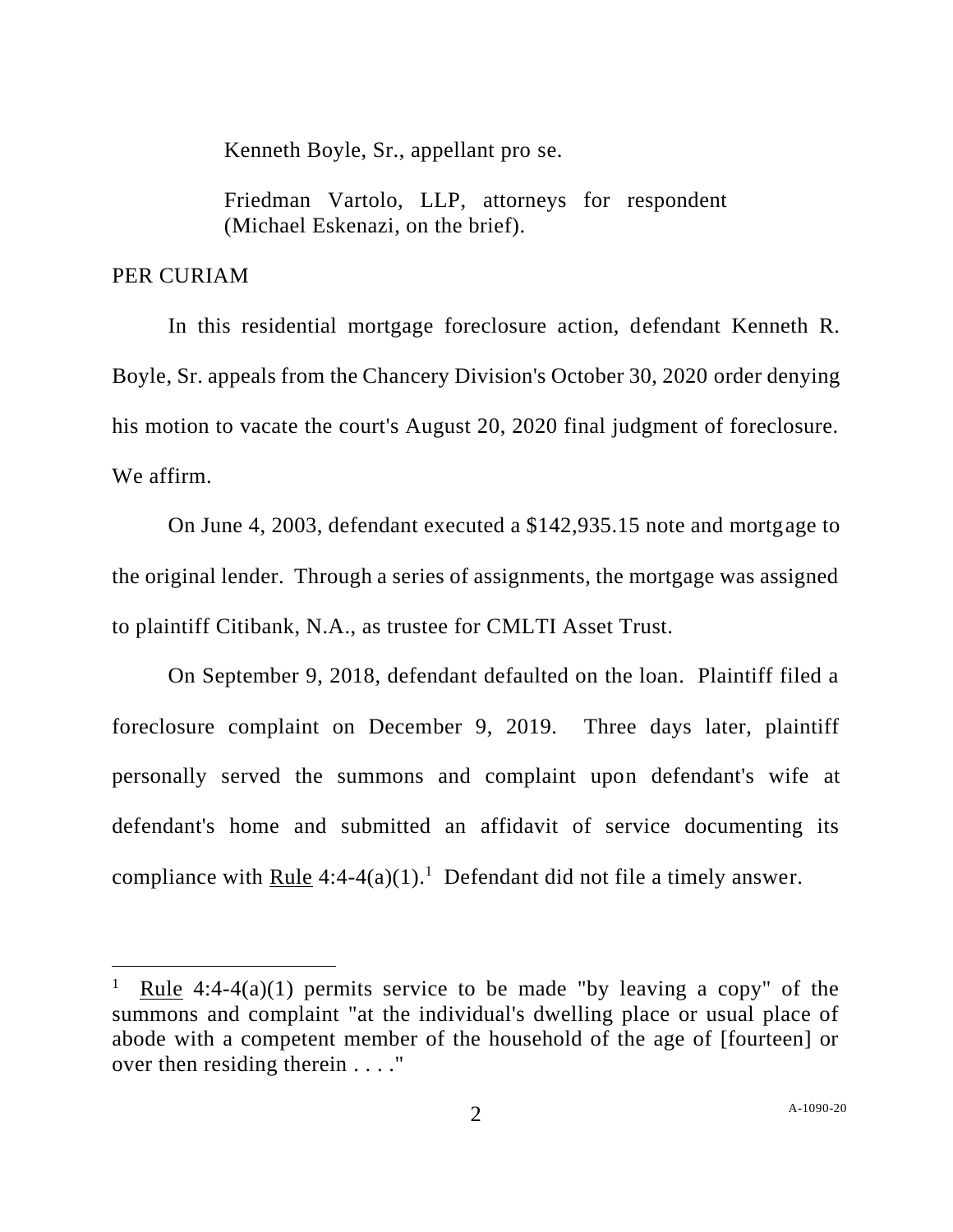Following the entry of default, the trial court entered a final judgment of foreclosure on August 20, 2020. Defendant later filed a motion to vacate the judgment pursuant to Rule 4:50-1(d). Defendant argued plaintiff failed to properly serve him with the summons and complaint and that plaintiff falsely claimed it served his wife with these documents. However, defendant did not present a certification from his wife supporting his assertion that plaintiff did not give the summons and complaint to her at defendant's home.

In rejecting defendant's lack of service argument, the court found that plaintiff delivered a copy of the summons and complaint to defendant's wife, who was "a competent member of [defendant's] household who [was] over [fourteen] years old and [therefore] eligible to accept service of process on behalf of defendant . . . ." On appeal, defendant again asserts the court should have vacated the default judgment because plaintiff did not properly serve him or his wife with the summons and complaint.

We review the trial court's decision on a motion to vacate a default judgment for abuse of discretion. U.S. Bank Nat'l Ass'n v. Guillaume, 209 N.J. 449, 467 (2012). "The trial court's determination under [Rule 4:50-1] warrants substantial deference," and the abuse of discretion must be clear to warrant reversal. Ibid.